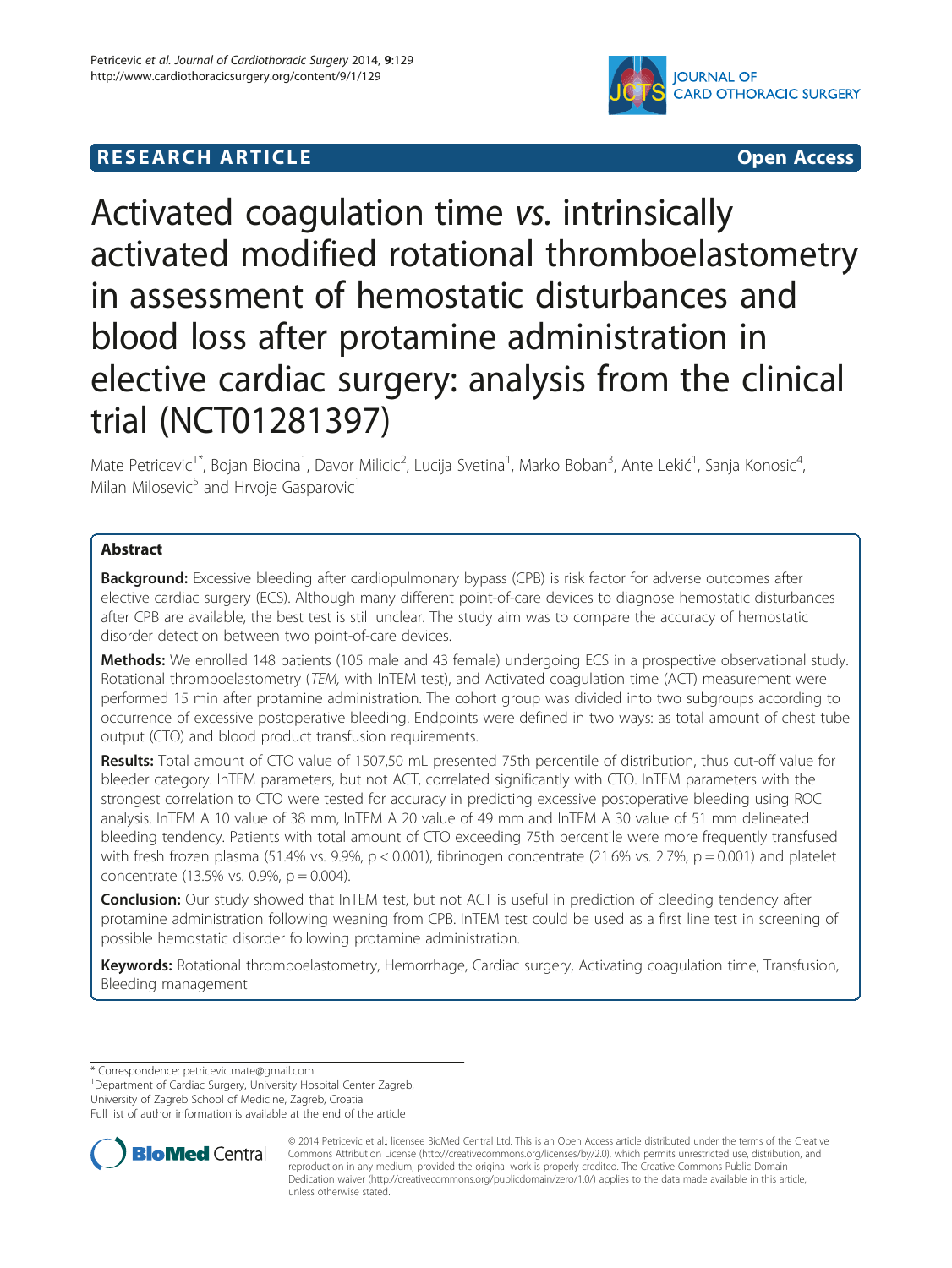# <span id="page-1-0"></span>Background

Excessive bleeding after CPB continues to be an important cause of morbidity and mortality [[1\]](#page-7-0). Dixon B et al. reported chest tube output (CTO) as the strongest independent predictor of mortality [\[2](#page-7-0)]. However, the question how to predict and prevent excessive bleeding due to hemostatic disturbances remains challenging. Therapeutic approach to surgically or coagulopathically-induced bleeding is quite different. In addition to, conventional coagulation tests are not able to predict postoperative bleeding [[3,4](#page-7-0)]. Thus, bedside suitable devices capable to identify hemostatic disturbances after weaning from cardiopulmonary bypass (CPB) are desirable. Identifying hemostatic disorder after CPB may make the important differentiation between coagulopathic (nonsurgical) bleeding requiring procoagulant blood components transfusion and surgical bleeding requiring surgical intervention.

The Activated Coagulation Time (ACT) was first described by Hattersley in 1966 and is essentially a pointof-care test of coagulation that is used to monitor the anticoagulant effect of unfractionated heparin (UFH) in patients on bypass surgery [\[5](#page-7-0)]. The ACT first came into clinical use in the mid-1970s to guide the administration and reversal of heparin during CPB procedures. Although originally proposed as a routine pre-operative screening test - it is now used almost exclusively for monitoring patients on CPB. The test is now more commonly performed using a fully automated technique with several devices available in which the end point i.e. clot formation is recorded electronically – the principle, however, remains the same as described by Hattersley many years ago [[5](#page-7-0)]. ACT is the most common intraoperative point-of-care hemostatic test to confirm profound anticoagulation during CPB and adequacy of heparin-protamine neutralization after weaning from CPB [\[6\]](#page-7-0). Although the most commonly used hemostatic point-of-care device in cardiosurgical procedures, the ACT is the least sensitive hemostatic test to detect residual heparin anticoagulation [\[6](#page-7-0)], as well as other hemostatic disorders which may lead to excessive bleeding after CPB. Although ACT is regularly used for assessment of heparine-protamine neutralization management adequacy and assesses intrinsic pathway of coagulation, its reliability in predicting hemostatic disorder resulting in excessive bleeding remains elusive. The best point-of-care test to diagnose hemostatic disorder immediately after CPB, is still unclear. Rotation thromboelastometry (TEM) performed on whole blood samples provides information on the contribution of fibrinogen and platelets to clot formation, however, the precise relationship between TEM values and postoperative bleeding still remains unclear.

This study sought to compare and determine the accuracy of intrinsically activated rotational TEM test (InTEM test) variables and ACT in detection of excessive bleeding and blood products transfusion requirements after CPB. This study has been presented during 23rd World Congress of the World Society of Cardio-Thoracic Surgeons and published in supplement issue of the Journal of Cardiothoracic Surgery [[7](#page-7-0)].

# Methods

This study presents retrospective exploratory analysis of prospectively collected data within research project approved by the Ethics Committee of the University Hospital Center Zagreb and registered at the Clinical-trials.gov website (Identifier NCT01281397). The purpose of this study was prospectively defined. Clinical trial NCT01281397 was designed in prospective observational fashion. The aim of trial was to assess possibility of point-of-care hemostatic devices (rotational thromboelastometry and multiple electrode aggregometry) to predict excessive bleeding in elective cardiac surgery. Parameters of rotational thromboelastometry and multiple electrode aggregometry were obtained perioperatively at three time points and respective values were correlated with observed key endpoints such as CTO and transfusion requirements. Initially, a trial was supposed to recruit 400 patients. During study period, interim statistical analysis was performed after approximately every 50 patients. After 148 patients enrolled, interim analysis revealed positive results in regard to primary hypothesis that point-of-care tests for assessment of platelet function and viscoelastic blood properties predict bleeding in cardiac surgery patients. Thus, due to fact that positive results confirmed primary hypothesis after 148 patients were recruited, we decided to terminate study earlier.

### Patient selection

After approval by the local School of Medicine and University Hospital Center Ethics Committee and written informed consent,  $148$  consecutive patients (male,  $n = 105$  $(70.9\%)$ ; female, n = 43  $(21.9\%)$ , scheduled for elective cardiac surgery (ECS) procedures requiring CPB between July 2010 and January 2011 were recruited. Excluding criteria were: age younger than 18 years, urgent procedure, administration of antiplatelet agents other than aspirin and clopidogrel, patients with inaccurate antiplatelet therapy administration documentation, patients with off-pump cardiac surgical procedure, and patients requiring surgical exploration for excessive bleeding due to obvious surgical bleeding with a bleeding vessel identified.

# Perioperative management

All patients had the same anesthetic and perfusion teams, and were admitted at least 1 day before surgery. Surgery was performed by using a standard technique. All measurements were performed by research fellow, not directly included in treating patients. The nurses, anesthesiologists, and surgeons managing the patient's care were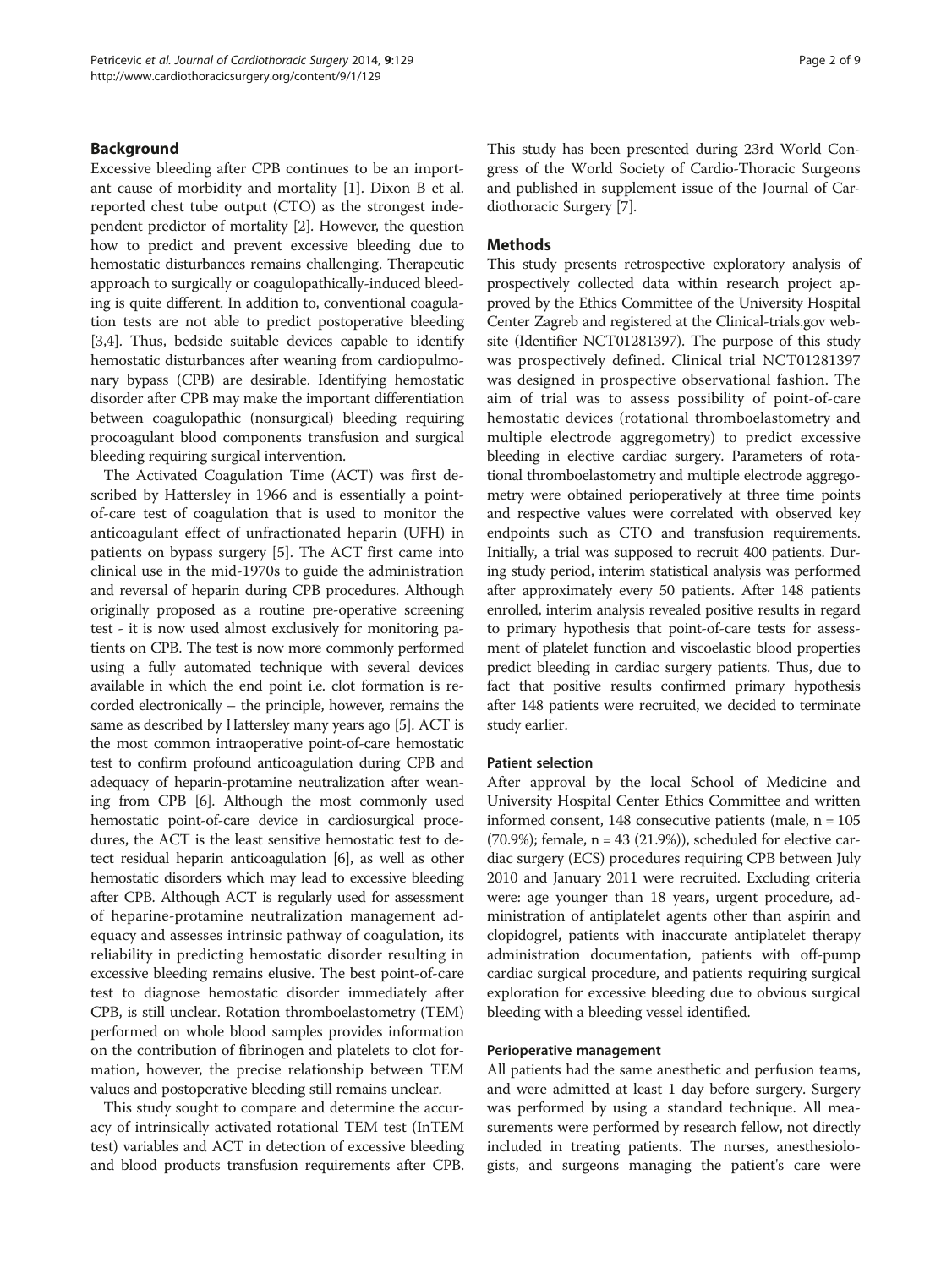unaware of InTEM results. Surgery was performed in a single unit with standard surgical techniques. Surgical bleeding was controlled with diathermy and bone wax.

The patients received diazepam and morphine 30 min prior to the induction of anesthesia. Endotracheal tube, urinary catheter, as well as radial artery and pulmonary artery catheters were inserted. The anesthetic regime included induction and maintenance of anesthesia with midazolam, fentanyl and pancuronium bromide. This was coupled with sevoflurane inhalation. The initial ventilator settings included a tidal volume of 8 ml kg\_1, and a respiratory rate of 12 breaths per minute. Typically, the FiO2 was set at 50%. Cardiopulmonary circuit consisted of the Medtronic Affinity Trillium membrane oxygenator, venous reservoir and PVC tubing (Medtronic, Minneapolis, MN, USA) and a Stoeckert III roller pump (Stoeckert, Munich, Germany). Flow at 2.2 l min-1 m-2 and mean blood pressure of 60 mmHg were targeted. Heart was arrested with cold blood cardioplegia. Before CPB, 300 U/kg of heparin were administered. An additional 10000 units of heparin were included in the bypass circuit. Heparin dosing during CPB was based on ACT results repeated every 30 minutes. Systemic heparinisation aiming at an activated clotting time >480 s was used, followed by full reversal with protamine after decannulation. An additional heparin bolus dose (50 to 70 U/kg) was administered if an ACT value was less than 480 seconds. At the conclusion of CPB, the total heparin dose was antagonized using 1.0 mg of protamine for each 100 U of heparin. If the ACT exceeded value of 150 sec after protamine administration, additional dose of 50 mg of protamine was administered. 15 minutes after protamine administration, a blood sample was obtained to determine both the ACT and InTEM tests. A dose of 1 g tranexamic acid was given at the induction of anesthesia and after protamine administration. Inotropic support was initiated in order to maintain a cardiac index greater than 2.2 l min-1 m-2. Weaning from CPB was initiated once the patient's rhythm had stabilized and normothermia had been achieved. Cardiotomy suction returned blood to the CPB circuit. Packed red blood cells (PRBC) were transfused if hematocrit was <20% during CPB and < 25% after terminating CPB, or when significant bleeding was obvious. Volume replacement in the intensive care unit was administered as deemed necessary by the attending physician using hydroxyethyl starch 6% 130/ 0.4 and lactated Ringer's solution, PRBC's were transfused if deemed necessary by the consultant anesthesiologist.

Fresh frozen plasma (FFP) was given in cases showing prolonged prothrombin time (less than 45%), or according to clinical decision by the consultant anesthesiologist. Fibrinogen concentrate and platelet transfusion were administered in cases of excessive bleeding at discretion of consultant anesthesiologist. We do not have specific cut-

of values for transfusion of fibrinogen concentrate as well as platelet concentrate. If patient was exposed to antiplatelet drugs in close proximity to surgery, transfusion of platelet concentrate was considered. However, in cases where coronary revascularization has been performed, administration of platelet concentrate was avoided whenever possible and fibrinogen concentrate was used as a first line therapy instead.

# Blood sampling

Blood samples for InTEM and ACT measurements were obtained 15 minutes after protamine administration via central venous port. For InTEM test blood was collected in 1.8 mL sodium citrate (0.109Molar/3.2% citrate concentration) Vacutainer® plastic tubes. InTEM tests were performed in up to 20 minutes after blood withdrawal.

We used two *point of care* (POC) devices for hemostatic properties assessment.

# Modified rotational thromboelastometry (TEM)

TEM was performed according to the manufacturer' instruction using equipment and kits provided by TEM International GmbH, Munich, Germany. TEM provides a continuous measure of the clot firmness, whose amplitude is given in milimeters. Technical details of the TEM analyzer have already been described elsewhere [\[8](#page-7-0)]. Put briefly, by digital data processing, the following typical variables are obtained: clotting time (CT), the time from the start of measurement until the onset of clotting; Clot formation time (CFT), the time between the onset of clotting and the moment when the clot firmness reaches an amplitude of 20 mm; A 10, A 20, A 30 corresponds to the maximum amplitude of the curve after 10, 20 and 30 minutes, respectively. INTEM is a baseline test that uses an ellagic contact activator for analyzing the general cagulatory status of the patient.

# Activated coagulation time (ACT)

ACT measurements were performed 15 minutes after protamine administration, with the technique of Kurec et al. [[9](#page-7-0)]. ACT was first described by Hattersley in 1966 [[5\]](#page-7-0) and is a point-of-care test that is used to monitor the anticoagulant effect of unfractionated heparin. We used Medtronic ACT Plus™ (Medtronic Perfusion Systems, Minneapolis, MN) a microprocessor-controlled coagulation instrument used for in vitro real-time clot detection during CPB. Medtronic ACT Plus has multiple testing applications. The High Range ACT (HR-ACT) is a functional evaluation of the intrinsic coagulation system. The endpoint of the test is clot formation. This is detected by the change in fall rate of which is detected by a photooptical system. Clotting is initiated through surface contact with a kaolin activator. The test is performed on 0,4 mL of fresh whole blood per cartridge channel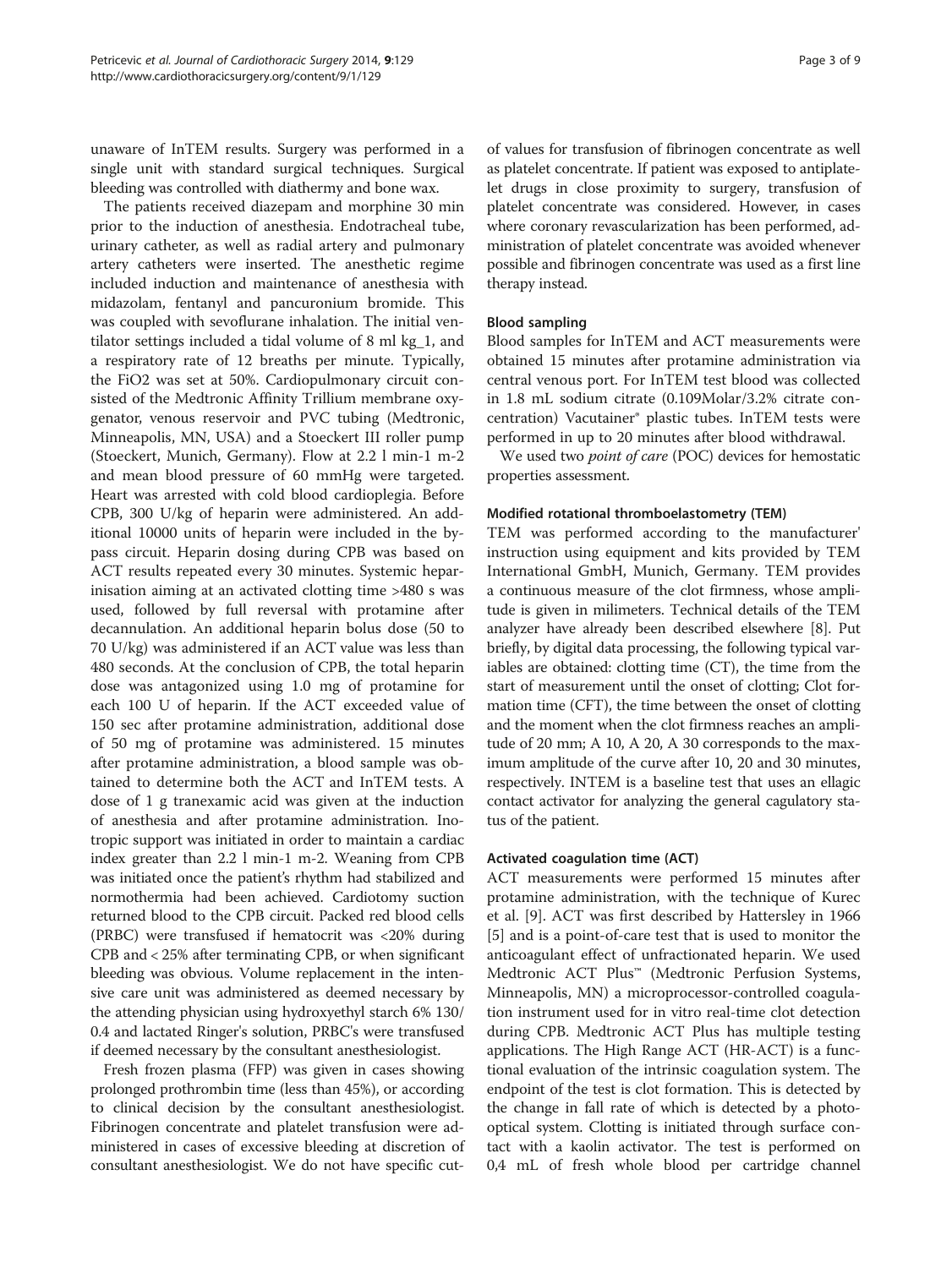obtained by venous access lines. Each HR-ACT cartridge is supposed to be pre-warmed prior to blood insertion. After 300 seconds of incubation, clot detection begins. The analyzer timing range is from 6 to 999 seconds.

# Evaluation of bleeding

Blood loss after CPB was evaluated in two ways. To estimate bleeding extent after protamine administration we meticulously documented CTO until chest tubes removal. The volume of CTO was expressed in mL. The cohort group was divided into two subgroups according to occurrence of excessive postoperative bleeding. Patients were characterized as bleeders if their CTO exceeded 75th percentile of distribution. In addition to, transfusion requirements (PRBC in mL, FFP in mL, fibrinogen concentrate in grams and platelet concentrates in units) were documented as surrogate markers of bleeding extent. InTEM variables and ACT were correlated to extent of CTO as expressed in ml and to quantum of transfusion requirements for each blood product.

# Statistical analysis

The Kolmogorov-Smirnov test was used for evaluating the normality of distribution of all continuous variables. Correlation between CTO and InTEM parameters was evaluated by Spearman's correlation coefficient. Mann– Whitney U test was used to evaluate whether the medians on a test variables differ significantly between two groups. Chi-square statistic test was used to compare a frequency distribution of observed categorical variables between the two groups. Receiver operating characteristic curve (ROC) was constructed to assess the ability of TEM parameters to predict excessive postoperative blood loss [[10](#page-7-0)]. A value of p < 0.05 was considered statistically significant. For statistical analysis we used MedCalc® For Windows (MedCalc Software, Broekstraat 52, 9030 Mariakerke, Belgium).

# Results

All patients from sample were discharged from hospital. Study cohort demographic, surgical, and baseline routine laboratory findings are presented in Tables 1 and [2](#page-4-0). Total amount of CTO value of 1507,50 mL presented 75th percentile of distribution, thus a cut-off value for bleeder category. No surgical reexploration was performed in study cohort. Patients in "Bleeder" category had longer CPB time (median,  $116$  vs. 95 min,  $p = 0.023$ ) and significantly lower value of the lowest body temperature during CPB (median, 30 vs. 32 degrees of Celsius, p = 0.012). Patients with total amount of CTO exceeding 75th percentile were more frequently transfused with fresh frozen plasma (51.4% vs. 9.9%, p < 0.001), fibrinogen concentrate  $(21.6\% \text{ vs. } 2.7\%, \text{ p} = 0.001)$  and platelet concentrate  $(13.5\%$ vs.  $0.9\%$ ,  $p = 0.004$ ). Differences in ACT and InTEM

|  | Page 4 of 9 |  |  |  |
|--|-------------|--|--|--|
|--|-------------|--|--|--|

|  | Table 1 Basic demographic, laboratory and operative      |  |  |
|--|----------------------------------------------------------|--|--|
|  | data statistics of study cohort for continuous variables |  |  |

|                                                                                  | Number of<br>patients | Median  | Interquartile<br>range |
|----------------------------------------------------------------------------------|-----------------------|---------|------------------------|
| Age (years)                                                                      | 148                   | 66,00   | 56,50-73,00            |
| Body mass index (kg/m <sup>2</sup> )                                             | 148                   | 28,22   | 25,72-31,35            |
| Body surface area $(m^2)$                                                        | 148                   | 1,97    | 1,82-2,13              |
| EURO score (%)                                                                   | 148                   | 3,15    | 1,83-5,57              |
| Ejection fraction (%)                                                            | 148                   | 58,50   | 49,00-65,00            |
| Platelet count (x10 <sup>9</sup> /L)                                             | 148                   | 205,50  | 172,00-250,00          |
| Fibrinogen (g/L)                                                                 | 148                   | 3,85    | 3,30-4,55              |
| Hemoglobine (g/L)                                                                | 148                   | 135,00  | 123,00-145,00          |
| Hematocrit                                                                       | 148                   | 0,41    | $0,37-0,43$            |
| International normalized<br>ratio                                                | 148                   | 0,98    | $0,94 - 1,05$          |
| Cross-clamp time (min)                                                           | 148                   | 67,50   | 50,00-94,00            |
| Cardiopulmonary bypass<br>time (min)                                             | 148                   | 98,00   | 75,50-127,00           |
| InTEM CT                                                                         | 148                   | 194,00  | 173,50-215,00          |
| <b>InTEM CFT</b>                                                                 | 148                   | 126,00  | 100,50-176,50          |
| InTEM alfa                                                                       | 148                   | 68,00   | 62,00-74,00            |
| InTEM A10                                                                        | 148                   | 45,00   | 39,00-49,00            |
| InTEM A20                                                                        | 148                   | 53,00   | 47,00-57,00            |
| InTEM A30                                                                        | 148                   | 54,00   | 49,00-58,00            |
| Activated coagulation<br>time after protamine<br>administration (sec)            | 148                   | 138,00  | 128,00-147,00          |
| Ventilation (h)                                                                  | 146                   | 10,00   | 7,00-13,00             |
| Troponin T at postoperative<br>day 1 (µg/L)                                      | 147                   | 0,74    | $0,40-1,50$            |
| Total amount of chest tube<br>output (mL)                                        | 148                   | 1000,00 | 660,00-1505,00         |
| Lowest body temperature<br>during cardiopulmonary<br>bypass (degrees of celsius) | 148                   | 32,00   | 29,50-32,00            |

parameters of patient groups according to bleeding tendency are presented in Table [3](#page-4-0). InTEM parameters, but not ACT correlated to total amount of CTO (mL) (Table [4](#page-5-0)). InTEM parameters with the strongest correlation to CTO were tested for accuracy in predicting excessive postoperative bleeding using ROC analysis. Accuracies of the InTEM A 10 (AUC 0.636, p = 0.02), InTEM A 20 (AUC 0.632,  $p = 0.02$ ) and InTEM A 30 (AUC 0.630,  $p = 0.02$ ) are shown in Figure [1](#page-5-0).

When analyzing transfusion outcomes, InTEM CT parameter was shown to be significantly higher (Median 210 sec *vs.* 192 sec,  $p = 0.036$ ) in patients transfused with FFP. The rest of InTEM parameters as well as ACT did not differ between patients divided with respect to FFP transfusion. InTEM CT parameter was significantly longer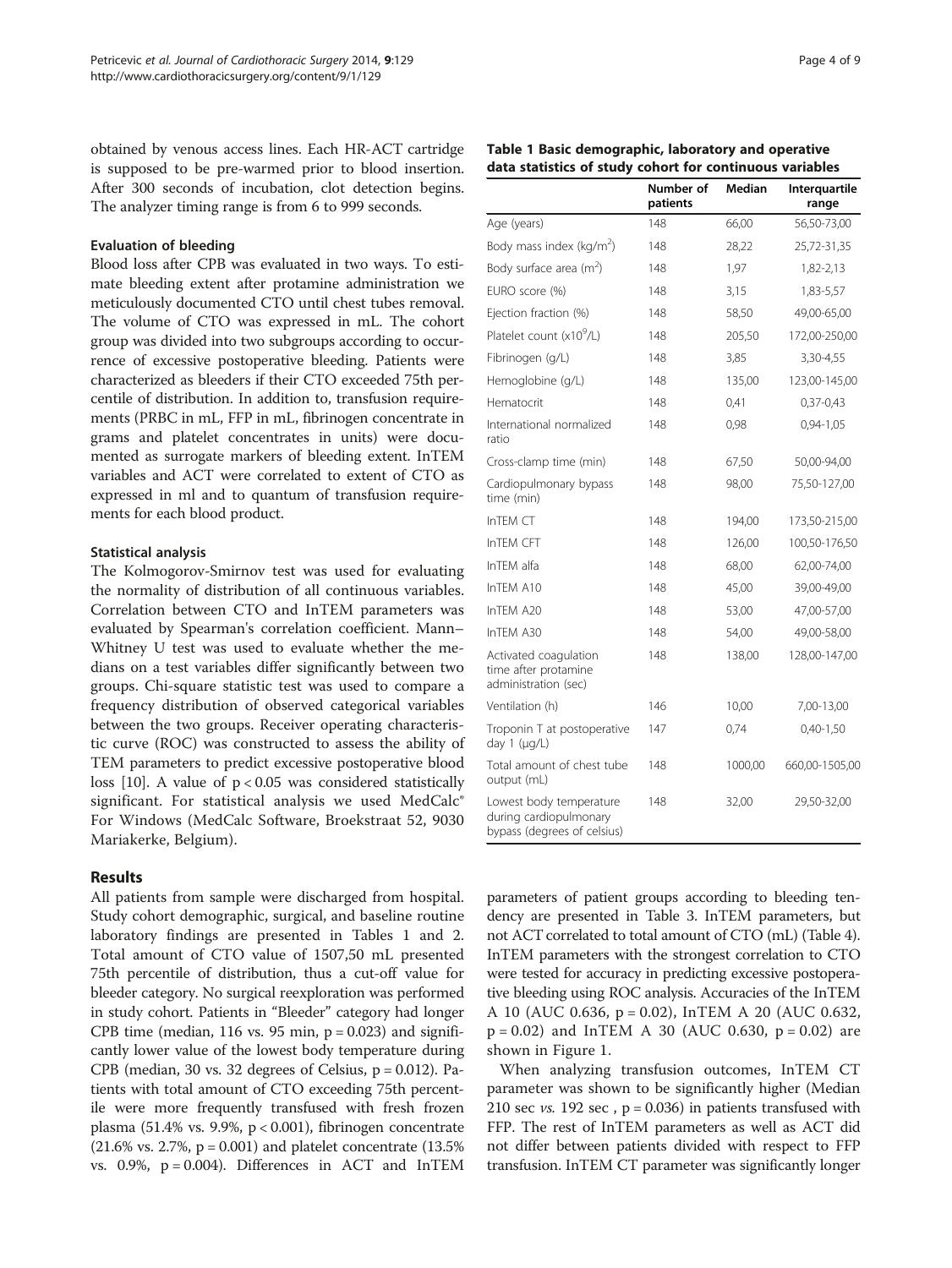<span id="page-4-0"></span>Table 2 Basic demographic, laboratory and operative data statistics of study cohort for categorical variables

|                |                                   | Count (N) | N (%) |
|----------------|-----------------------------------|-----------|-------|
|                | Gender (Male)                     | 105       | 70,9% |
|                | Hiperlipidemia                    | 103       | 69,6% |
|                | Hipertension                      | 123       | 83,1% |
|                | Diabetes mellitus                 | 45        | 30,4% |
|                | Smoking habit                     | 30        | 20,3% |
|                | Beta blockers                     | 113       | 76,4% |
|                | Amiodarone                        | 16        | 10,8% |
|                | Antiplatelet therapy              | 104       | 70,3% |
|                | Lipid lowering drugs              | 107       | 72,3% |
| Procedure type | <b>Isolated CABG</b>              | 84        | 56,8% |
|                | Valve procedure                   | 34        | 23,0% |
|                | Combined procedure                | 18        | 12,2% |
|                | Other                             | 12        | 8,1%  |
|                | Transfused                        | 116       | 78,4% |
|                | Transfused fresh frozen plasma    | 30        | 20,3% |
|                | Transfused packed red blood cells | 119       | 80,4% |
|                | Transfused Fibrinogen concentrate | 11        | 7,4%  |
|                | Transfused Platelet Concentrate   | 6         | 4,1%  |

in patients transfused with fibrinogen concentrate, while the rest of InTEM parameters and ACT were not significantly different. Notably, no differences were observed in InTEM and ACT parameters when patients were divided according to platelet concentrate transfusion.

# **Discussion**

The best test to detect hemostatic disturbances and optimize hemostatic properties after CPB remains unclear. Conventional laboratory tests are unable to decompose multifactorial coagulopathy pathogenesis as described by Paparella et al. [[11](#page-7-0)]. Considering the fact that immediate and precise diagnosis of the underlying cause of hemostatic disturbances, which result in excessive bleeding, is essential, we decided to compare ACT with another bedside suitable test, TEM with InTEM parameter. Our study showed that InTEM parameters, but not ACT, significantly correlated to bleeding extent following CPB. There are several advantages of InTEM test over ACT. (1) ACT fails to predict excessive bleeding. Observed correlations between ACT and CTO were not significant in our study  $(p = ns)$ which is in line with results recently published by Galeone et al. [[12](#page-7-0)]. The role of the ACT as a monitor of profound heparin anticoagulation has also been questioned. Notably, Metz and coworkers found that maintaining a minimum ACT during CPB was not necessary if a 300 U/kg intravenous heparin dose was administered before CPB [\[13](#page-7-0)]. Worthwhile, a profound heparin anticoagulation can be easily confirmed with TEM using InTEM and HepTEM tests concurrently. (2) While Murray et coworkers [\[6](#page-7-0)] showed that ACT is not very sensitive to the low heparin concentrations that might be present after protamine reversal, Mittermayr et coworkers [\[14](#page-7-0)] described TEM as a valuable tool for heparin-protamine management. Using CT parameter, authors showed that TEM can be used to distinguish the effects of heparin excess from those of protamine excess [[14\]](#page-7-0). Heparin rebound

Table 3 Differences in activated coagulation time (ACT) and Intrinsically activated modified rotational thromboelastometry (InTEM) parameters of patient groups according to bleeding tendency

|                                            | C.T.O. Overall (mL) | N   | <b>Median</b> | Interquartile range | P (Mann-Whitney U) |
|--------------------------------------------|---------------------|-----|---------------|---------------------|--------------------|
| <b>INTEM CT</b>                            | Non-bleeder         | 111 | 194,00        | 171,00-214,00       | 0.379              |
|                                            | Bleeder             | 37  | 198,00        | 182,00-221,00       |                    |
| <b>INTEM CFT</b>                           | Non-bleeder         | 111 | 124,00        | 98,00-165,00        | 0.033              |
|                                            | Bleeder             | 37  | 149,00        | 103,50-207,50       |                    |
| INTEM ALFA ANGLE (degrees)                 | Non-bleeder         | 111 | 69,00         | 64,00-74,00         | 0.016              |
|                                            | Bleeder             | 37  | 65,00         | 56,50-72,00         |                    |
| <b>INTEM MCF</b>                           | Non-bleeder         | 111 | 55,00         | 50,00-59,00         | 0.017              |
|                                            | Bleeder             | 37  | 51,00         | 46,00-57,00         |                    |
| INTEM A10                                  | Non-bleeder         | 111 | 46,00         | 41,00-50,00         | 0.013              |
|                                            | Bleeder             | 37  | 41,00         | 36,00-48,50         |                    |
| <b>INTEM A20</b>                           | Non-bleeder         | 111 | 53,00         | 48,00-57,00         | 0.016              |
|                                            | Bleeder             | 37  | 49,00         | 44,00-54,50         |                    |
| INTEM A30                                  | Non-bleeder         | 111 | 55,00         | 50,00-59,00         | 0.018              |
|                                            | Bleeder             | 37  | 51,00         | 46,50-56,50         |                    |
| Activated coagulation time after protamine | Non-bleeder         | 111 | 138,00        | 127,00-145,00       | 0.179              |
| administration (sec)                       | Bleeder             | 37  | 141,00        | 131,50-149,50       |                    |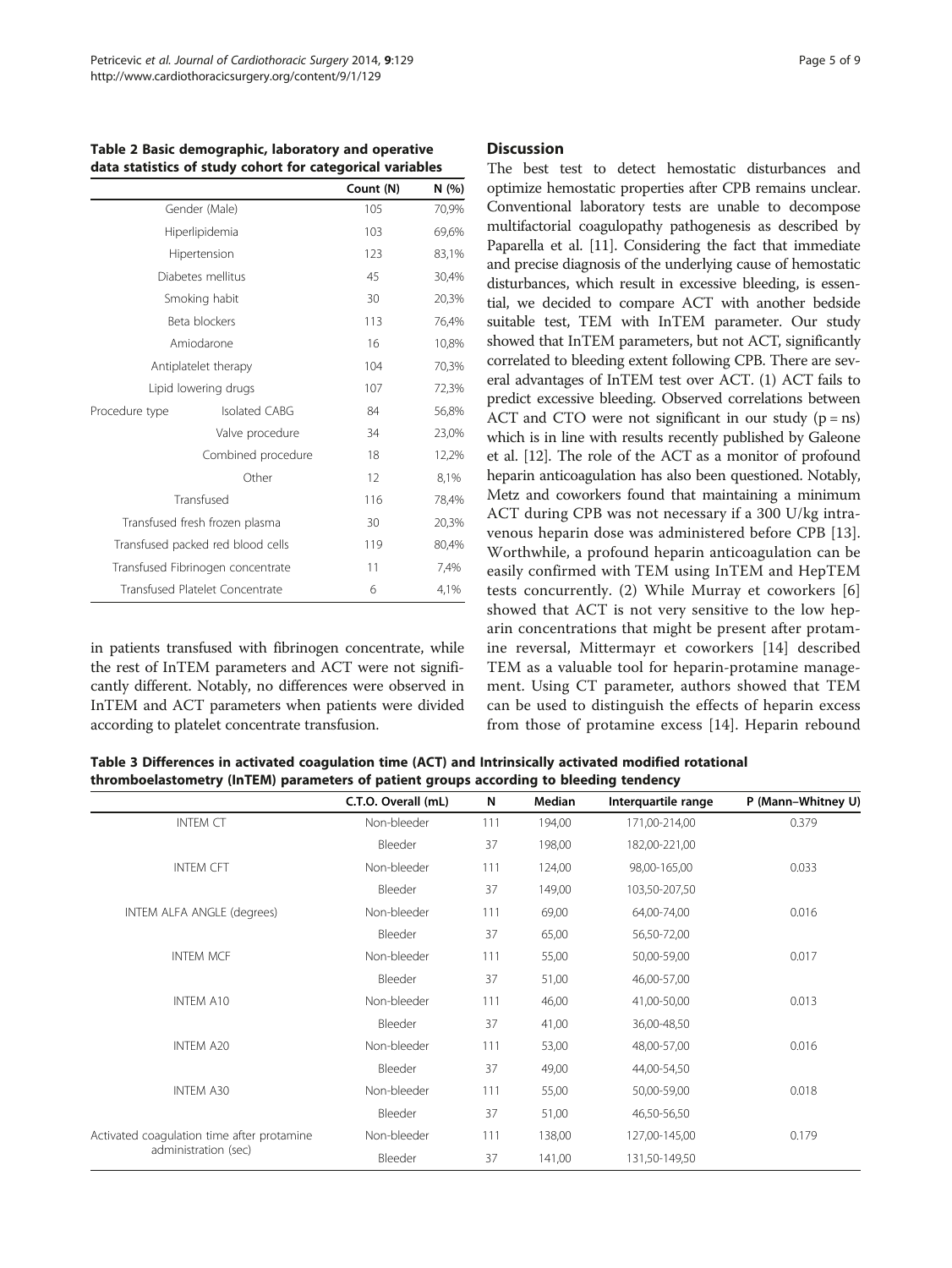# <span id="page-5-0"></span>Table 4 Correlations of activated coagulation time and intrinsically activated modified rotational thromboelastometry parameters with total volume of chest tube discharge (mL)

|                                              | Spearman's correlation        | <b>Total amount</b><br>of chest tube<br>output (mL) |  |
|----------------------------------------------|-------------------------------|-----------------------------------------------------|--|
|                                              | Study cohort: 148<br>patients |                                                     |  |
| <b>InTEM CT</b>                              | Correlation coefficient       | 0,165                                               |  |
|                                              | P                             | 0,045                                               |  |
| <b>InTFM CFT</b>                             | Correlation coefficient       | 0,164                                               |  |
|                                              | Ρ                             | 0,047                                               |  |
| InTFM alfa                                   | Correlation coefficient       | $-0,199$                                            |  |
|                                              | P                             | 0,015                                               |  |
| <b>InTFM MCF</b>                             | Correlation coefficient       | $-0,193$                                            |  |
|                                              | Ρ                             | 0.019                                               |  |
| InTFM A10                                    | Correlation coefficient       | $-0,205$                                            |  |
|                                              | P                             | 0,013                                               |  |
| InTFM A20                                    | Correlation coefficient       | $-0,201$                                            |  |
|                                              | P                             | 0,014                                               |  |
| InTFM A30                                    | Correlation coefficient       | $-0,214$                                            |  |
|                                              | P                             | 0,009                                               |  |
| Activated coagulation                        | Correlation coefficient       | 0,053                                               |  |
| time after protamine<br>administration (sec) | P                             | 0,519                                               |  |

Blood sampling was performed 15 min after protamine administration.

and incomplete heparin reversal are very common phenomena after cardiac surgery with CPB [\[12](#page-7-0)]. Recently, Galeone et al. [[12\]](#page-7-0) showed ACT not to be able to detect residual heparin activity, whereas thromboelastography analysis with and without heparinase allowed the diagnosis of heparin rebound [[12\]](#page-7-0). However, no association was observed between heparin concentration, ACT, and thromboelastography parameters with postoperative bleeding and need for blood and blood components transfusions [[12\]](#page-7-0). Contrary to, in our study InTEM CT parameter significantly correlated to the total amount of CTO. Although statistically significant, this correlation is relatively weak ( $p = 0.045$ ), focusing CT parameter only to heparin-protamine management in cases of high InTEM CT values. (3) Hemostatic disturbances after CPB have multifactorial etiology due to many components of the hemostatic system involved in. TEM, but not ACT provides comprehensive insight into hemostatic properties, therefore allows possibility to detect the most dominant underlying cause of hemostatic disorder. (4). Spiess et al. reported thromboelastography guided hemostatic management to significantly reduce incidence of overall transfusion and mediastinal re-exploration due to excessive bleeding [[15](#page-8-0)]. We believe that similar results could be obtained using TEM. However, such a hemostatic management should be evaluated through a prospective randomized controlled trial. In present study, observed

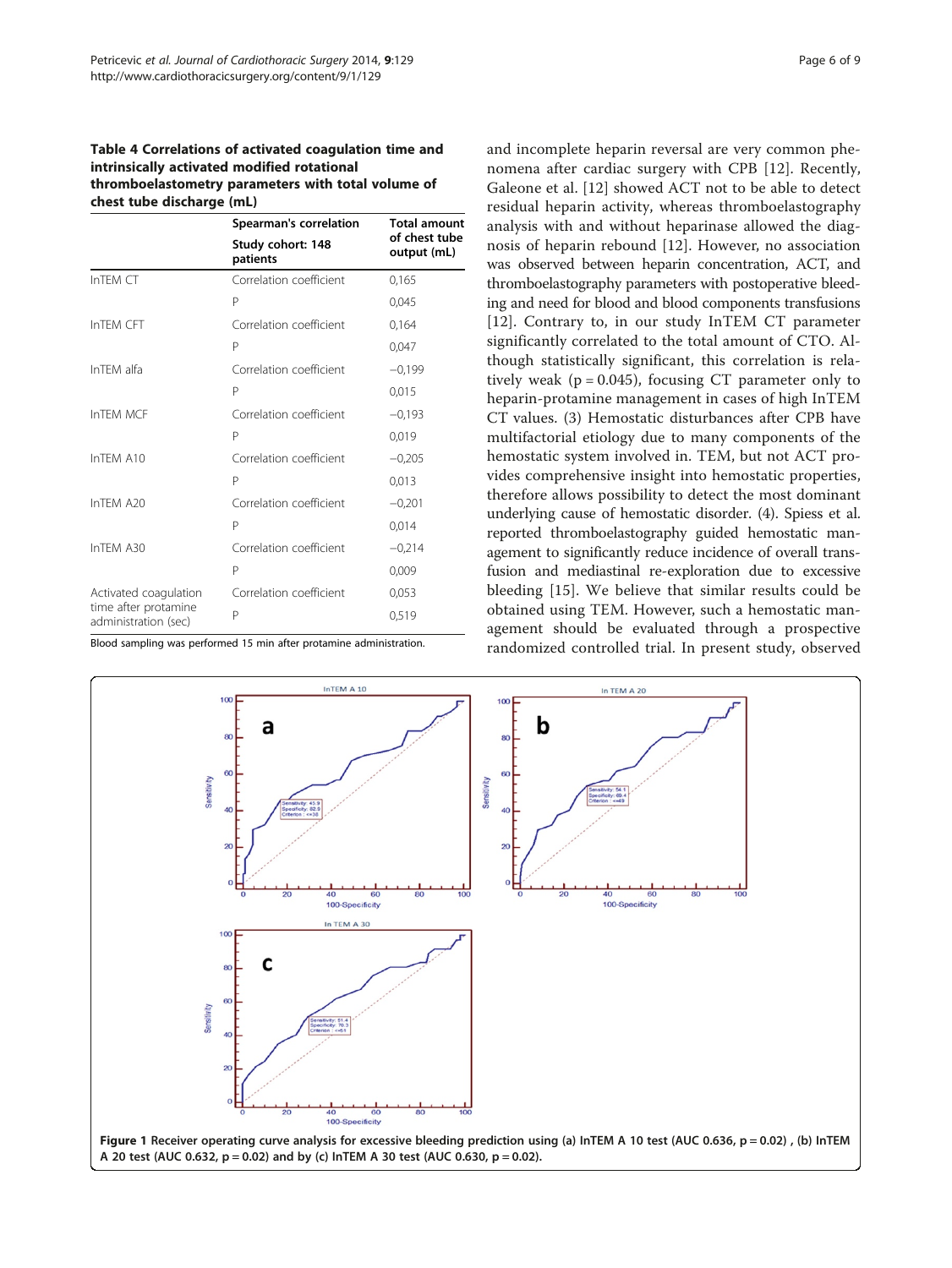InTEM parameters significantly correlated to total amount of CTO. Aside from heparin-protamine neutralization management, InTEM parameters provide possibility for targeted procoagulant blood component administration. Such a transfusion algorithm deems reasonable especially if InTEM parameters fall below cut-of values which delineate bleeding tendency according to the ROC curves. According to our results we propose following hemostatic management. In patients with high InTEM CT values we propose concurrent use of InTEM and HepTEM test with heparin-protamine management as proposed by Mittermayr et coworkers [[14\]](#page-7-0). HepTEM test can be used to identify the presence of heparin and its effects on coagulation by comparison with the InTEM test. If bleeding occurs after InTEM-HepTEM heparin neutralization management and if InTEM parameters fall below cut-of values defined with ROC curves, targeted procoagulant blood components administration should be considered. MCF parameters significantly correlate to amount of CTO. Thus, ROC derived cut-off values that correspond to excessive bleeding may be used as triggers for targeted administration of procoagulant blood components.

In our study, patients in "Bleeder" category had longer CPB time (median,  $116$  vs. 95 min,  $p = 0.023$ ) and significantly lower value of the lowest body temperature during CPB (median, 30 vs. 32 degrees of Celsius,  $p = 0.012$ ). It is well known that CPB alters the hemostatic balance and predisposes cardiac surgery patients to increased risk of excessive bleeding [\[16](#page-8-0)]. Pathophysiology of excessive bleeding after CPB has been described by Green et al. [[16\]](#page-8-0). There are several factors related to CPB that contribute to onset of hemostatic disorder such as: foreign surface contact [\[17\]](#page-8-0), consumption of clotting factors [[18](#page-8-0)], platelet activation and dysfunction [[19,20](#page-8-0)] and fibrinolysis [[21](#page-8-0)]. In addition to, hemostatic impairment during CPB arises in some extent from systemic hypothermia that induces kinetic slowing of coagulation, kinin and kalikrein activation, platelet function and fibrinolysis [\[22](#page-8-0)]. The fact that hypothermia tends to increase bleeding in the cardiosurgical patients has been intuitively recognized by cardiac surgeons despite scarce evidence available at the beginning. Canine studies have shown that hypothermia causes thrombocytopenia [[23,24\]](#page-8-0) and activates fibrinolytic system [[24\]](#page-8-0). Those results were confirmed in normal volunteers both *in vitro* and *in vivo* [[25\]](#page-8-0) suggesting that adequate rewarming strategy may reduce the need for less safe alternative such as transfusion of procoagulant blood components.

This study has few limitations. First of all, study was prospective observational, so transfusion management was performed according to regular clinical practice. In our study the attending clinicians, both the anesthesiologists and surgeons were blinded to InTEM results, therefore administering procoagulant blood products mainly

on the clinical grounds. The use of procoagulant blood products certainly affected the amount of bleeding. This decrease in amount of bleeding would reduce the degree of correlation between blood loss and both ACT and InTEM parameters by reducing the sensitivity of each parameter. Administration of procoagulant blood components certainly attenuated correlation coefficients between hemostatic test values and extent of CTO. However, it would not be ethically acceptable to evaluate the relationship between point-of-care test values and values of CTO volume amount in setting without use of procoagulant blood components administered. In our study all patients were treated in line with the best available hemostatic management. However, even if administration of procoagulant blood components distorted and attenuated correlations, the fact is that correlations were equally distorted for each test at the same patient as correlations were analyzed between CTO extent and values of respective tests. The same explanation applies for tranexaminic acid which was regularly used for all patients at two time points, (1) at the induction of anesthesia, and (2) after protamine administration. Since all patients received tranexaminic acid in the same dose and at the same time, we assume that all patients were well balanced in respect to possible effects of tranexaminic acid. In conclusion, although the transfusion of procoagulant blood components and antifibrinolytic agents certainly reduced the correlation coefficients between point-of-care test results and amount of CTO, the fact is that all patients had the same hemostatic management. Further, as previously reported within "[Methods](#page-1-0)" section, patients requiring surgical reexploration for excessive bleeding were supposed to be excluded from study if bleeding vessel would be identified during reexploration. During the study period, no surgical reexploration for bleeding was performed. It is, however, obvious that CTO is consisted of both "surgical" and "hemostatic disorder" bleeding. Without surgical reexploration performed it is impossible to detect whether some proportion of patients was actually bleeding predominantly due to surgical cause. It is impossible to extract surgical bleeding from total amount of CTO. Unfortunately, it is not feasible to differentiate chest tubes bleeding volume in respect to surgical or coagulopathic origin. At our center, surgical reexploration is performed in each case with suspicion to surgical cause of bleeding based on consensus between consultant surgeon and anesthesiologist. We do not have any specific reexploration criteria based on dynamics of CTO over time as well as on amount of CTO. Without measurement of hourly CTO dynamics and clear criteria that suggest surgical bleeding it is theoretically possible that some proportion of patients had surgical bleeding even though they were not reexplorated. That may explain relatively high cut-of value for excessive bleeding in our study.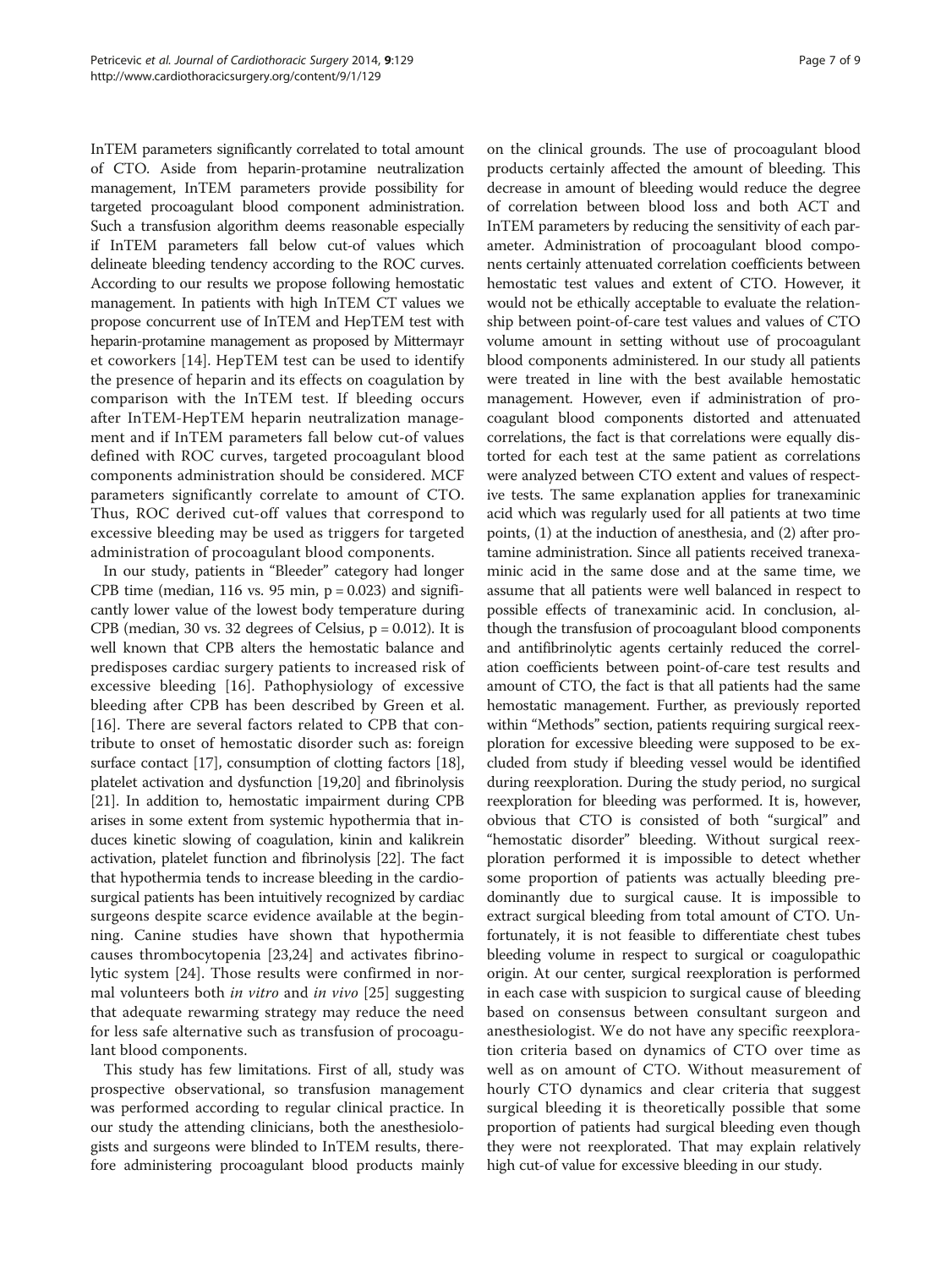# <span id="page-7-0"></span>Conclusion

In conclusion, we suggest that patients with InTEM test parameters below the cut-off values are at increased risk of excessive bleeding and use of TEM guided hemostatic management is required. Excessive bleeding with normal TEM values implies surgical bleeding and administration of procoagulant blood components such as fresh frozen plasma, fibrinogen concentrate and platelet concentrate should not simply be used empirically. Values above the cut-off values do not imply the fact that the patients will not bleed, however they may advise to pay attention to surgical cause of bleeding. Concomitant use of InTEM and HepTEM tests enables precise detection of low to moderate heparin concentration [14]. Therefore, TEM test also enables physician to detect or prevent protamine excess resulting from empirical or ACT-based additional protamine administration. Hemostatic disturbances after adequate heparin-protamine neutralization management may be easily detected with additional use of ExTEM and FibTEM assays. This may be very useful, especially in patients who developed the coagulopathy due to other CPB associated factors. In such cases, detection of coagulation factor depletion, platelets and/or fibrinogen dysfunction may lead to appropriate, "targeted" hemostatic therapy and more efficient hemostatic management. Such an approach may help to improve clinical outcome with lower incidence of excessive bleeding, lower transfusion requirements with lower incidence of transfusion related adverse outcomes.

### Abbreviations

ACT: Activating coagulation time; CPB: Cardiopulmonary bypass; CFT: Clot formation time; CT: Clotting time; CTO: Chest tube output; ECS: Elective cardiac surgery; ExTEM: Extrinsically activated thromboelastometry; FFP: Fresh frozen plasma FibTEM, extrinsically activated thromboelastometry (contains cytohalasin D); HepTEM: Intrinsically activated thromboelastoetry (contains heparinase); InTEM: Intrinsically activated thromboelastometry; POC: Point of care; PRBC: Packed red blood cells; ROC: Receiver operating curve; TEM: Thromboelastometry; UFH: Unfractioned heparine.

### Competing interests

The authors declare that they no competing interests.

### Authors' contributions

MP – Study conception and design, Critical revision, Drafting of manuscript. BB – Study conception and design, Critical revision. DM – Study conception and design, Critical revision. LS – Acquisition of data, Drafting of manuscript. MB – Acquisition of data; Results interpretation. AL – Critical revision, Acquisition of data. SK – Drafting of manuscript, Analysis and interpretation of data. MM – Analysis and interpretation of data. All authors read and approved the final manuscript.

# Source(s) of funding for all authors

Mate Petricevic: Department of Cardiac Surgery, University Hospital Center Zagreb

Bojan Biocina: Department of Cardiac Surgery, University Hospital Center Zagreb

Davor Milicic: Department of Cardiovascular Diseases, University Hospital Center Zagreb

Lucija Svetina: Department of Cardiac Surgery, University Hospital Center Zagreb

Marko Boban: Department of Cardiology, University Hospital "Thalassotherapia Opatija"

Ante Lekić: Department of Cardiac Surgery, University Hospital Center Zagreb Sanja Konosic: Department of Anesthesiology, University Hospital Center Zagreb

Milan Milosevic: Andrija Stampar School of Public Health

Hrvoje Gasparovic: Department of Cardiac Surgery, University Hospital Center Zagreb

### Author details

<sup>1</sup>Department of Cardiac Surgery, University Hospital Center Zagreb, University of Zagreb School of Medicine, Zagreb, Croatia. <sup>2</sup>University of Zagreb School of Medicine, Department of Cardiovascular Diseases, University Hospital Center Zagreb, Zagreb, Croatia. <sup>3</sup>Department of Cardiology, University Hospital "Thalassotherapia Opatija", Medical School University of Rijeka and Osijek, Opatija, Croatia. <sup>4</sup>University of Zagreb School of Medicine, Department of Anesthesiology, University Hospital Center Zagreb, Zagreb, Croatia. <sup>5</sup>University of Zagreb School of Medicine, Andrija Stampar School of Public Health, Zagreb, Croatia.

### Received: 30 September 2013 Accepted: 11 March 2014 Published: 17 September 2014

### References

- Woodman RC, Harker LA: Bleeding complications associated with cardiopulmonary bypass. Blood 1990, 76:1680–1697.
- 2. Dixon B, Santamaria JD, Reid D, Collins M, Rechnitzer T, Newcomb AE, Nixon I, Yii M, Rosalion A, Campbell DJ: The association of blood transfusion with mortality after cardiac surgery: cause or confounding? (CME). Transfusion 2013, 53:19–27.
- 3. Spiess BD, Tuman KJ, McCarthy RJ, DeLaria GA, Schillo R, Ivankovich AD: Thromboelastography as an indicator of post-cardiopulmonary bypass coagulopathies. J Clin Monit 1987, 3:25-30.
- Ti LK, Cheong KF, Chen FG: Prediction of excessive bleeding after coronary artery bypass graft surgery: the influence of timing and heparinase on thromboelastography. J Cardiothorac Vasc Anesth 2002, 16:545–550.
- 5. Hattersley PG: Activated coagulation time of whole blood. JAMA 1966, 196:436–440.
- 6. Murray DJ, Brosnahan WJ, Pennell B, Kapalanski D, Weiler JM, Olson J: Heparin detection by the activated coagulation time: a comparison of the sensitivity of coagulation tests and heparin assays. J Cardiothorac Vasc Anesth 1997, 11:24–28.
- 7. Petricevic MBB, Burcar I, Konosic S, Ivancan V, Gabelica R, Siric F, Kopjar T, Berkovic V, Gasparovic H: Activated coagulation time vs. intrinsically activated modified rotational thromboelastometry in assessment of hemostatic disturbances and blood loss after protamine administration in elective cardiac surgery: analysis from the clinical trial (NCT01281397). In Book Activated coagulation time vs. intrinsically activated modified rotational thromboelastometry in assessment of hemostatic disturbances and blood loss after protamine administration in elective cardiac surgery: analysis from the clinical trial (NCT01281397). J Cardiothoracic Surg 2013, 8:109.
- 8. Entholzner EK, Mielke LL, Calatzis AN, Feyh J, Hipp R, Hargasser SR: Coagulation effects of a recently developed hydroxyethyl starch (HES 130/0.4) compared to hydroxyethyl starches with higher molecular weight. Acta Anaesthesiol Scand 2000, 44:1116–1121.
- Kurec AS, Morris MW, Davey FR: Clotting, activated partial thromboplastin and coagulation times in monitoring heparin therapy. Ann Clin Lab Sci 1979, 9:494–500.
- 10. Metz CE: Basic principles of ROC analysis. Semin Nucl Med 1978, 8:283-298.
- 11. Paparella D, Brister SJ, Buchanan MR: Coagulation disorders of cardiopulmonary bypass: a review. Intensive Care Med 2004, 30:1873–1881.
- 12. Galeone A, Rotunno C, Guida P, Bisceglie A, Rubino G, Schinosa Lde L, Paparella D: Monitoring incomplete heparin reversal and heparin rebound after cardiac surgery. J Cardiothorac Vasc Anesth 2013, 27:853-858.
- 13. Metz S, Keats AS: Low activated coagulation time during cardiopulmonary bypass does not increase postoperative bleeding. Ann Thorac Surg 1990, 49:440–444.
- 14. Mittermayr M, Margreiter J, Velik-Salchner C, Klingler A, Streif W, Fries D, Innerhofer P: Effects of protamine and heparin can be detected and